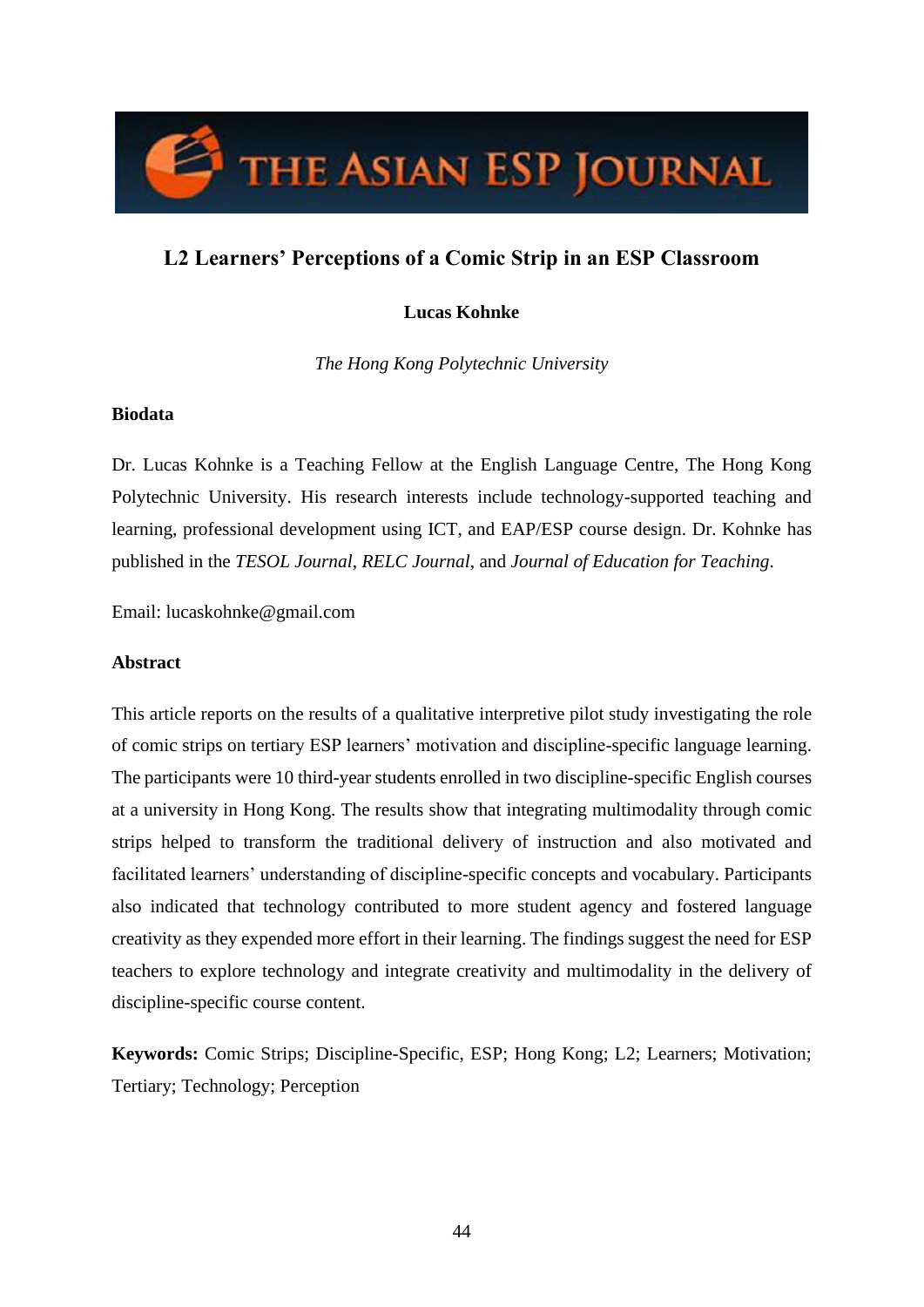#### **Introduction**

In the field of English for Specific Purposes (hereafter described as "ESP"), it is widely agreed that course design and teaching should always be based on learners' needs (Woodrow, 2018). Specifically, such forms of learning should emphasise – and factor in – each learner's specialization by preparing and disseminating discipline-specific content, promoting the development of skills that pertain to learners' particular workplace settings (Hyland, 2012). As such, ESP courses attempt to address learners' specific needs and interests by "tailoring instruction to specific rather than general learning purposes" (Hyland & Hamp-Lyons, 2002, p. 2). Learners are, thus, able to transfer the knowledge and skills that they have acquired and developed as a result of undertaking such studies to their current and future workplace settings (Hutchinson & Waters, 1987). The adoption of such an approach would suggest that ESP students may well be more motivated than students who embark on English for General Purposes ("EGP") programmes; for the former, their course content is structured according to their specific needs. However, ESP still faces its own pedagogical challenges in terms of how to present the target languages in motivating ways so that learners will be engaged in their classes.

In today's tertiary education sector, multimodal texts – including images, graphs, drawings, and photographs – have become prevalent components of students' assignments (Molle  $\&$ Prior, 2008; Parkinson, 2019). Hafner and Miller (2018) suggest that introducing multimodal forms of teaching resources to ESP programmes serves to prepare learners for authentic scenarios of discipline-specific communication. Students live and work in a world that is rich in multimodal resources; ESP teachers should, as such, take advantage of the cultural climate by incorporating visual aids – and providing relevant contextual information about them – into their teaching so as to help learners. Comic strips constitute just one form of visualisation that can communicate discipline-specific meanings. By combining just a few words and images, comic strips can capture a student's attention and, thus, increase their levels of motivation and their interest in learning (Schwarts & Rubinistein-Avila, 2006; Williams & Williams, 2011). Furthermore, by incorporating the consideration of comic strips into our teaching, we promote student-centred teaching and allow learners to embrace their own creativity while using multimodal resources in the ESP classroom (Parkinson, 2019). Discipline-specific teaching – that incorporates the use of visual components – should be considered to be an integral part of ESP courses.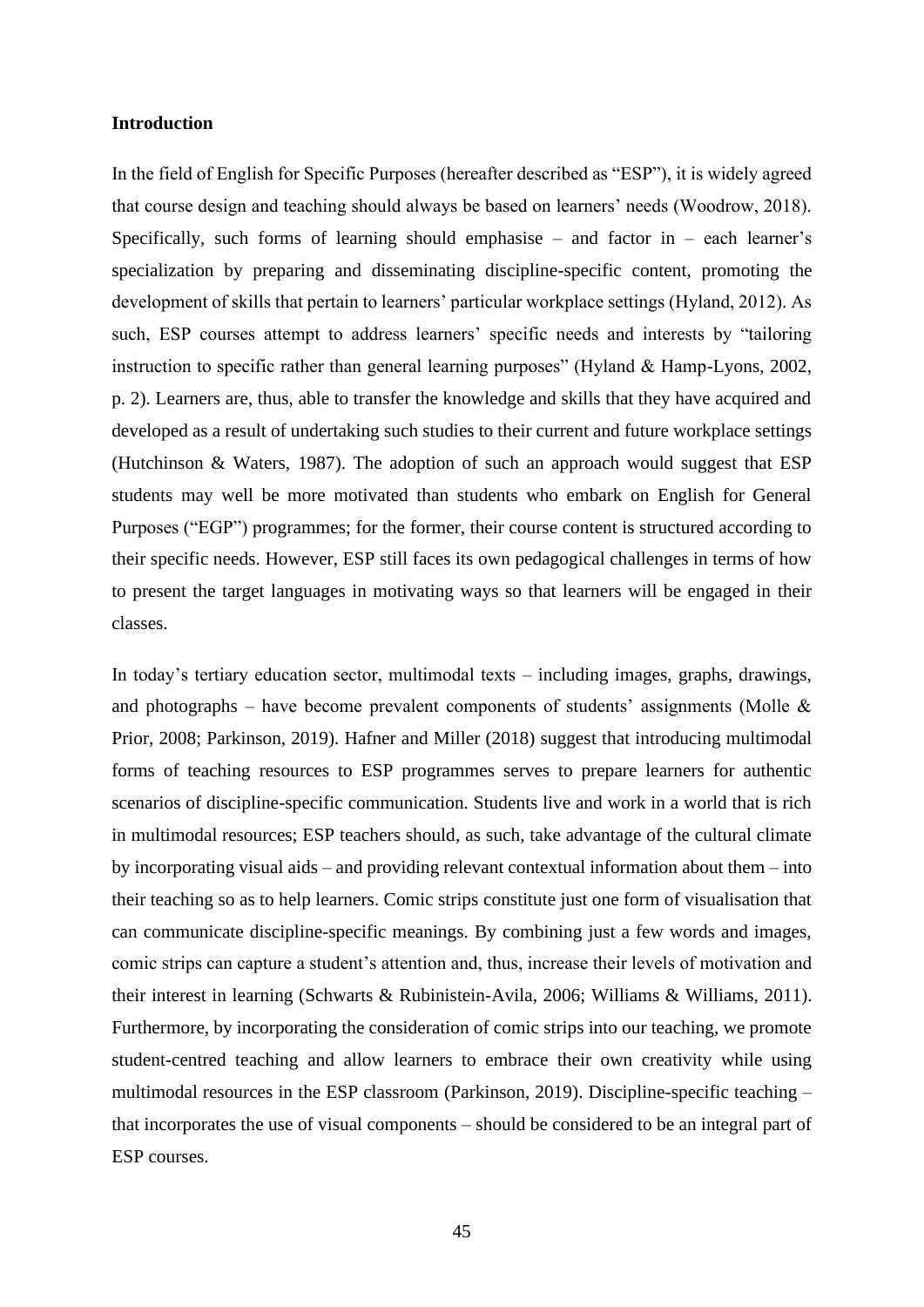In this study, I aim to provide insights – from the perspective of an ESP teacher – into the impact and effective implementation of comic strips as a pedagogical tool in a disciplinespecific course at a university in Hong Kong. In particular, I explore the ways in which such resources can aid students to better comprehend useful discipline-specific concepts and vocabularies in realistic contexts. By utilising teaching materials that incorporate visual elements rather than solely relying on textual and literary forms, learners may perceive the content as being easier to learn. This may, in turn, improve their attentiveness, thereby leading to improved learning performance. In this interpretive study, I have undertaken my research process within the framework of a broad research question:

RQ: Which elements of comics strips do students in the tertiary education sector find to be the most motivational and effective in assisting them in the acquisition of knowledge throughout their ESP course?

My analysis of the findings can provide ESP practitioners and researchers with useful information on how to incorporate new forms of multimodal teaching in their pedagogical practices which will, in doing so, serve to engage and motivate today's multimodal learners.

#### **Literature Review**

As a result of globalization, English has become the predominant *lingua franca* in the workplace (Crystal, 2003). Learners enrol on ESP courses for particular reasons (Viana, Bocorny, & Sarmento, 2018). These reasons often relate to one of two main interests: one's profession or one's academic studies (Dudley-Evans, 2001). ESP courses focus on that which L2 learners need to know in order to be able to communicate effectively in professional contexts; specifically, students are taught about the register, lexis, grammar, discourse, and genre of key phrases and texts (Dudley-Evans & St. John, 1998). Teachers place a strong emphasis upon learners being able to communicate effectively in the context of their individual disciplines; less emphasis is placed upon mastering field-specific vocabulary (Smoak, 2003). L2 students are, however, still expected to have a sound understanding of specialised discourse so that they may succeed in their course and in their workplace (Hyland & Tse, 2007; Woodward-Kron, 2008).

Pedagogically, in the classroom, a symbiotic relationship exists between teachers and learners; they complement each other. The former are language specialists whereas the latter often have considerable knowledge of a particular professional field. A productive partnership forms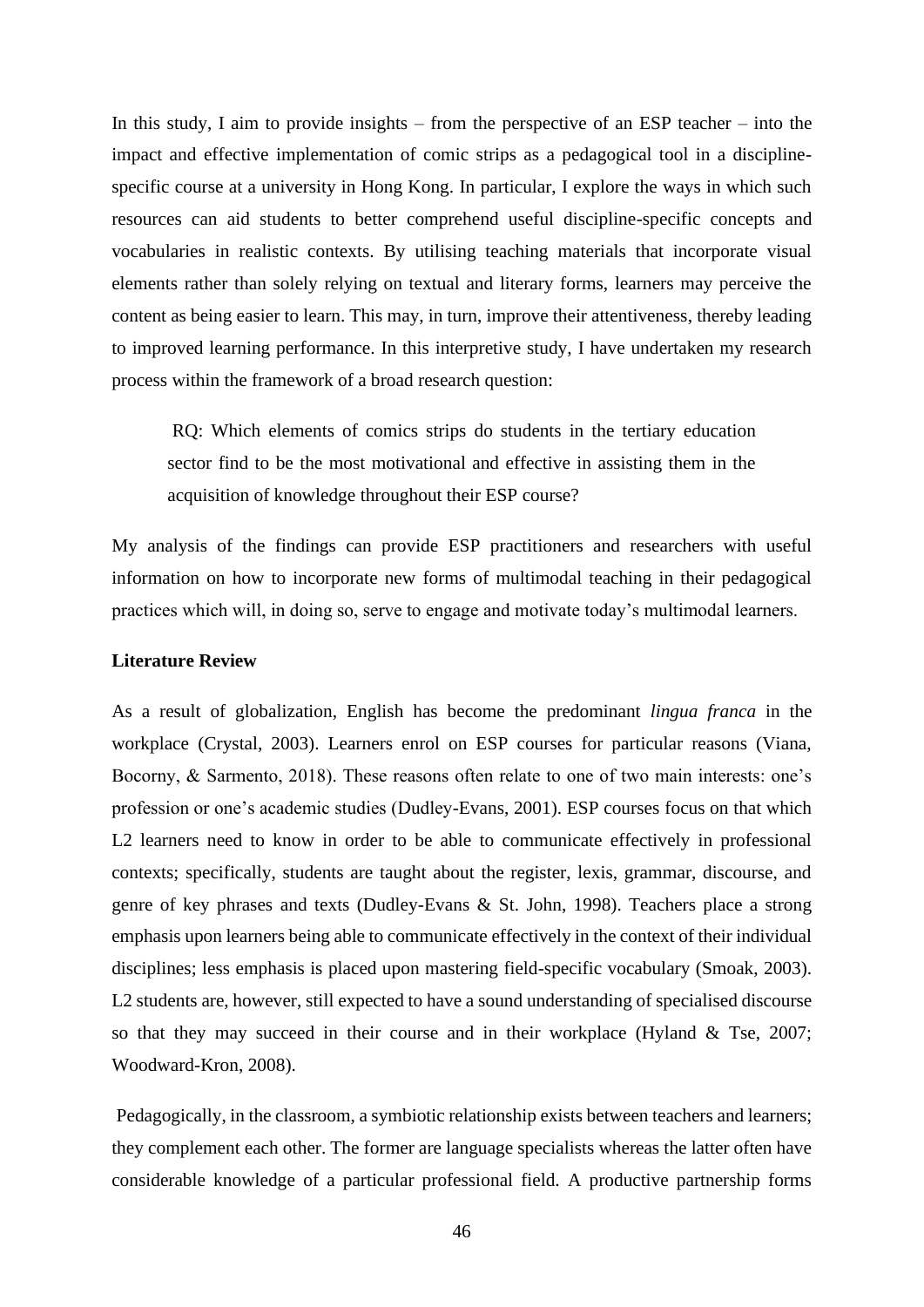between teacher and learner inside the ESP classroom as both parties work hard to close the information gap between them and, in the process of doing so, increasingly strengthen the quality of the communication between them (Viana et al., 2018). In the context of ESP programmes, teachers are particularly eager to use authentic materials in their classes and to set tasks which engage with learners' real-life work situations (Li, 2018). Therefore, an essential pedagogical component of ESP teaching is that teachers conduct a "needs analysis" of their learners prior to the commencement of the course and before creating or, if necessary, adapting materials to reflect the specific learner needs that have been identified (Belcher, 2004). It is important to do so if one hopes to provide realistic material to learners that will interest and motivate them.

#### *ESP Learner Motivation*

The motivating factors that drive English language learners in their studies have been explored widely in existing scholarship. Gardner and Lambert (1972) proposed the notion of "integrative motivation": a term that describes L2 learners' feelings of motivation with regard to developing their language skills so that they can participate in – and contribute effectively to – the  $L2$ community. Another key concept was introduced by Dörnyei (1990): the idea that L2 learners become motivated to undertake their studies when they do so specifically to gain something. Such benefits could be, for example, financial rewards or better employment opportunities. Both strategies can be considered as being appropriate for and effective in increasing learners' levels of motivation and sustaining their goal-oriented behaviours (Guilloteaux & Dörnyei, 2008).

While few studies into motivational factors have, to date, focused on ESP students, several researchers have explored the field in greater detail. Cerqueira's and Badger's (2015) study of Brazilian learners aligns with Gardner's (1985) finding that students who maintain a positive attitude towards the English-speaking community are typically more motivated to learn. Correspondingly, Komiyama (2013) discovered that learners' extrinsic motivations contributed to their learning. In Huang's (2006) research into learners' levels of engagement with textual study, language difficulty was shown to be a major factor that influenced learners' levels of motivation. Indeed, Huang's study indicated that texts which included illustrations – and highlighted accessible vocabulary and grammar – served to increase students' levels of motivation. In light of these findings, it is essential to conduct further, detailed investigations into how visual elements could motivate ESP learners and enhance the quality of their learning.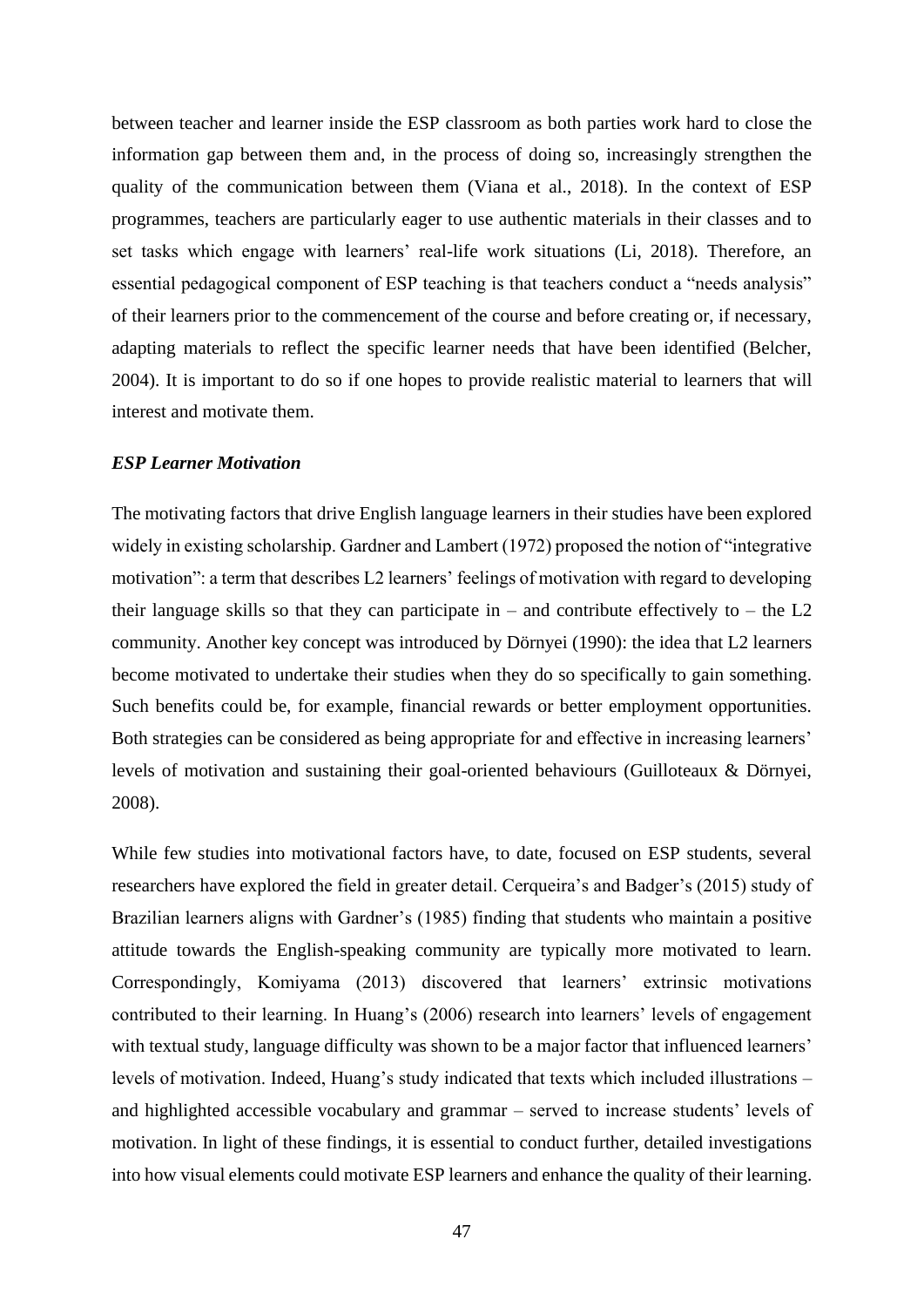#### *ESP and Technology*

In English language teaching today, technology is an integral part of the delivery of learning and teaching (Healey, 2018). As such, technology has impacted all areas of ESP teaching. Previous studies have proven the benefits of integrating technology into the process of second language acquisition (Cardenas-Claros & Oyanedel, 2015; Chappelle & Sauro, 2017). Technology provides ESP teachers with numerous tools with which they can address the specific needs of their learners. Specifically, technological tools and devices afford learners with the means to participate in professional virtual communities and to access up-to-date information that is relevant to their disciplines; teachers, meanwhile, are able to create suitable materials and to provide appropriate environments in which language learning may take place (Arnó-Macià, 2012). ESP teachers must carefully consider the forms of technology that they adopt to optimise the quality of their teaching. Moreover, teachers need to decide which types of writing or printed material are best supported by technology as well as thinking about how different forms of technology may be used most effectively in educational contexts (Chappelle & Sauro, 2017). Such decisions must, of course, be made in accordance with the needs of the specific learners with whom the teacher is working. Technology has the potential to be an invaluable component of ESP courses in that it can enrich learners' experiences and facilitate authentic language usage so that learners can experience – rather than simply acquiring – the language in a particular context (Li, 2018).

Among the key benefits of using technology is the educational autonomy and ownership with which it provides learners. Previous studies have established that learners should positively participate in learning activities by choosing content themselves, evaluating their own progress, and honing their knowledge and skills by taking responsibility for their own learning process (Nunan 1997). This model for self-directed learning is an integral component of ESP courses (Carter, 1983). Digital learning environments offer valuable educational opportunities to learners through which they may engage in language learning by undertaking context-rich, authentic tasks – that offer many visual aids – in the target language.

# *Visuals and Comic Strips*

English language teaching materials tend to incorporate visually-rich components such as photos, cartoons, and charts in order to make the content more appealing and to activate learners' individual schemata (Kiss & Weninger, 2017; Mitsikopoulou, 2015). Comic strips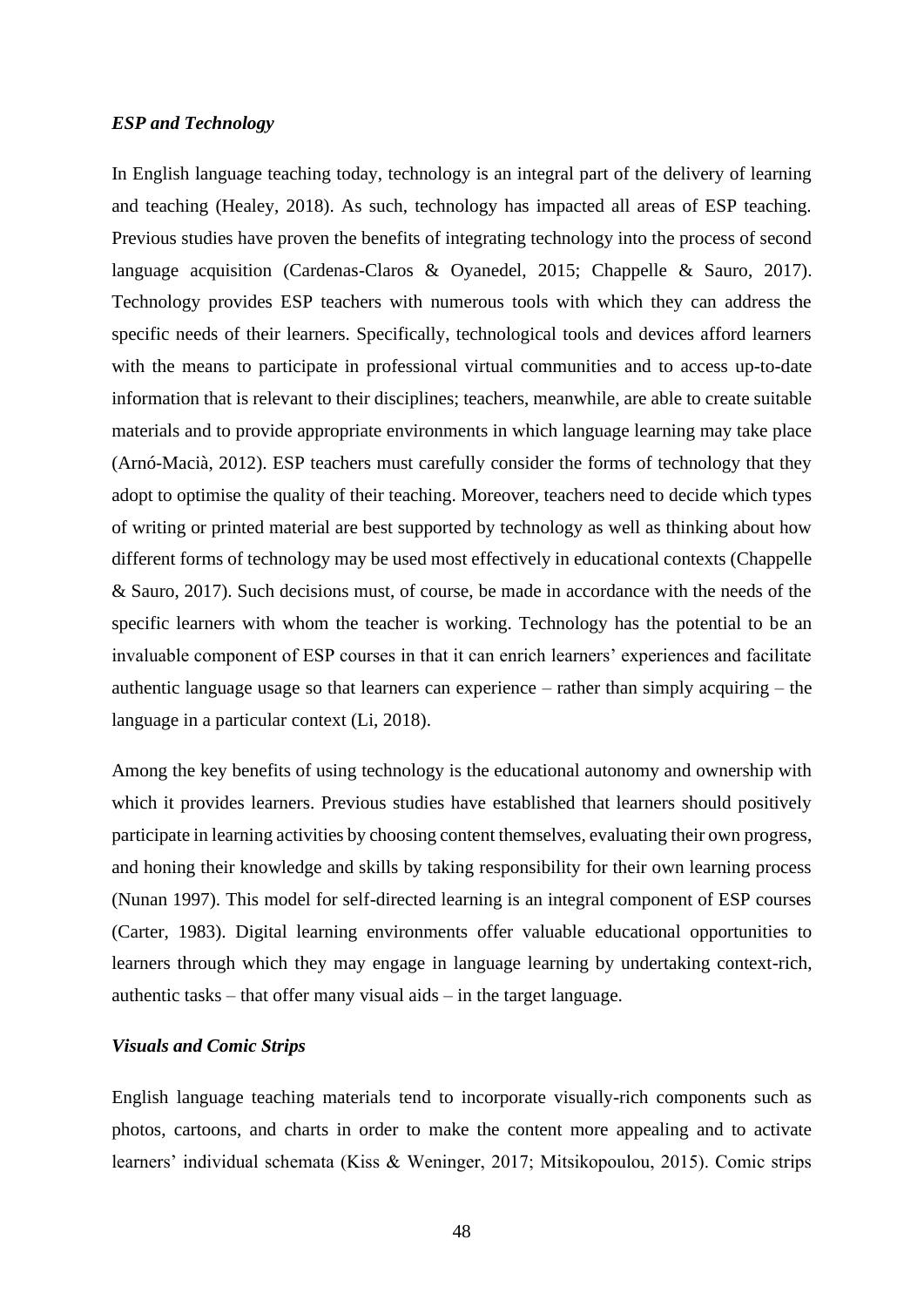provide effective means of and opportunities for bringing authentic examples of the target language into the classroom (Kohnke, 2019). Studies that illustrate the ways in which comic strips can increase learners' levels of interest and motivation (Schwarts & Rubinistein-Avila, 2006) have been of particular interest to me in the context of this research. Likewise, this study has especially been keen to consider scholarship that shows how such resources may encourage learners to become more skilled at critically engaging with texts that examine complex concepts: both in terms of analysing texts and in producing their own (Khan, 2019; Morrison, Bryan, & Chilcoat, 2002). A comic strip is a useful yet simple visual medium; it consists of words, phrases, and short sentences for the purposes of telling a story. The expressive potential of comic strips lies in their authors' skilful utilisation of both words and images to create realistic situations. Visual aids in the classroom are vital resources that serve to connect ESP learners with discipline-specific vocabulary and contexts. Despite visual aids constituting a significant component of language teaching, little research has been undertaken hitherto to examine the ways in which learners engage with comic strips. As noted by Tomlinson (2012), "There seems to be very little published on what teachers and learners actually do with materials in the classroom" (p. 156). Therefore, more research is needed so that we can investigate the extent to which learners' levels engagement and motivation are affected when online comic strips are integrated into the course design of ESP programmes.

## **Methodology**

In undertaking this pilot study, I have investigated learners' perceptions of the benefits of incorporating comic strips into the course design of two ESP courses at a university in Hong Kong. This study is emergent in nature. I have adopted a qualitative research design in undertaking this research. I have conducted semi-structured interviews within an interpretive paradigm to gain a rich and complete understanding of participants' experiences of their programmes (Geertz, 1973). In line with interpretivist research, I have outlined the context and description below, and each reader will decide the relevance and value to his or her own context (Guba & Lincoln, 1989; Merriam & Tisdell, 2016). To convey the content of participants' responses as accurately and effectively as possible, I present a thematic analysis in this paper.

#### *Pixton: Comic Strip Maker*

I have used *Pixton* (www.pixton.com) for the purposes of this study. I define a "comic strip" as being a series of pictures – which are presented inside boxes – that tell a story. With regard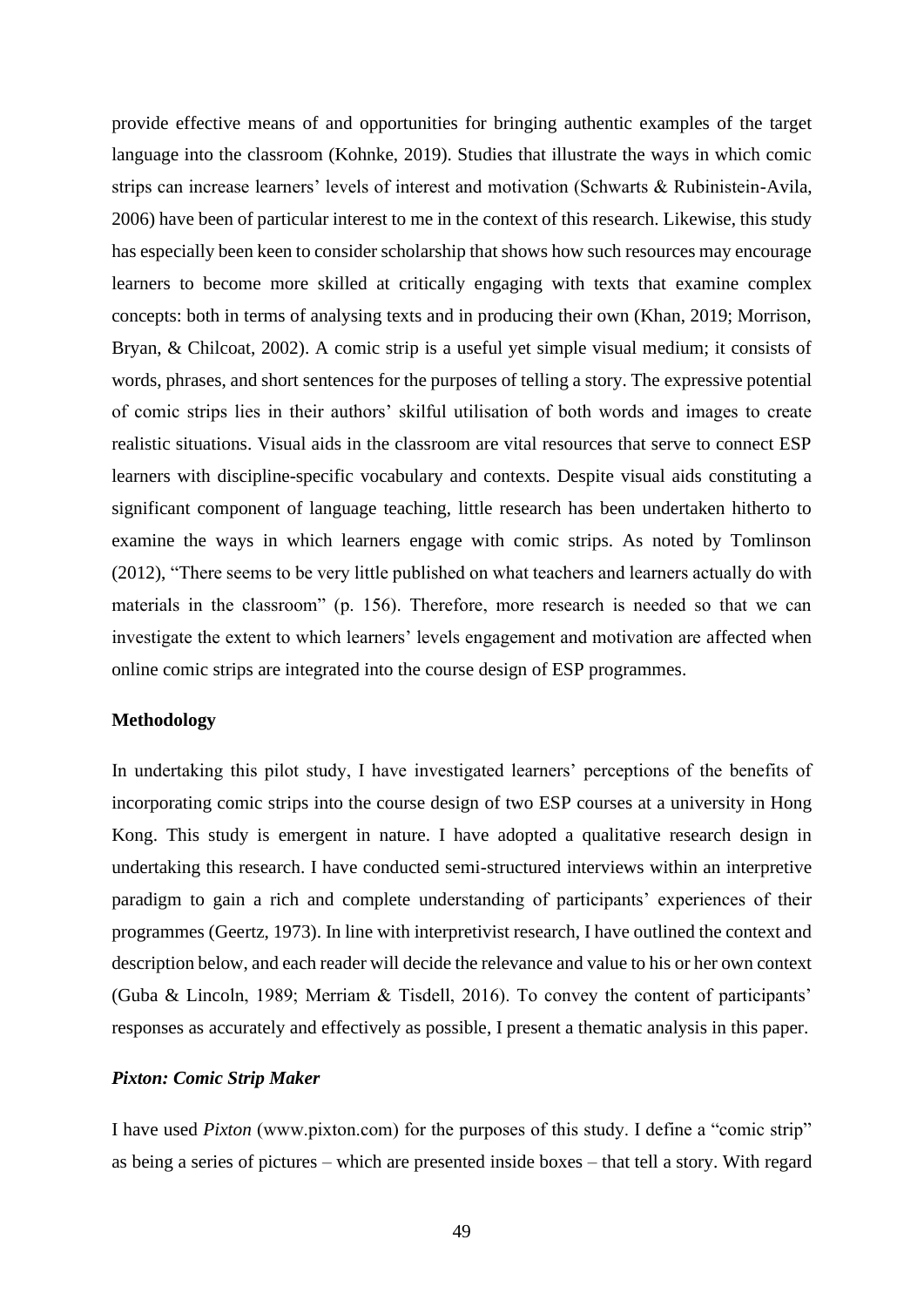to the learners whom I interviewed for this study, *Pixton* helped them to improve their understanding of discipline-specific vocabulary and concepts. The website comes with premade templates and characters, thereby making the visual material relatively easy to navigate. As such, *Pixton* exemplifies the ways in which comic strips can be customized for learners – who are at different levels and are of varied abilities – within a single classroom. Neither teachers nor students need to possess any particular pedagogical skills in order to optimise their use of *Pixton*'s comic strips for educational purposes. I deemed the software to be suitable for the objectives of the study due to its simplicity and adaptability. A teacher can develop several frames (e.g., single panel/drawing) by using the free version of the software. As the study used *Pixton* throughout the semester a paid licence was acquired.

#### *Course Content and Procedure*

I introduced comic strips in the very first week of the "English for Digital Media" and "English for Interactive Media" courses at the university in order to help students to be able to understand new concepts and to promote their use of the target language through student-centred work (e.g. student discovery, group discussion, role-play). Each week, I used comic strips to explain and expand on various concepts and as key components of our activities in class. Activities included: jigsaws; grammar and vocabulary cloze exercise; adding panels; adding dialogue bubbles (target vocabulary, phrases); and re-telling comic strip segments by supplying alternative endings so as to encourage a more creative and learner-centred environment. These activities helped the students to develop and to practice their use of the target language. I also asked students to create their own comics, working both in pairs and individually, by way of demonstrating their levels of understanding of discipline-specific concepts such as creative strategy and treatments. I then posted these comic strips on our course learning management platform so as to illustrate students' levels of understanding of specific concepts as well as the target language more broadly. Moreover, at the end of each week, I created a two- or threeframe comic strip to reinforce and consolidate the learners' knowledge of the key concepts that we had already discussed in class. From my perspective as a teacher, comics strips provided productive means and opportunities to bring authentic instances of the target language into the classroom.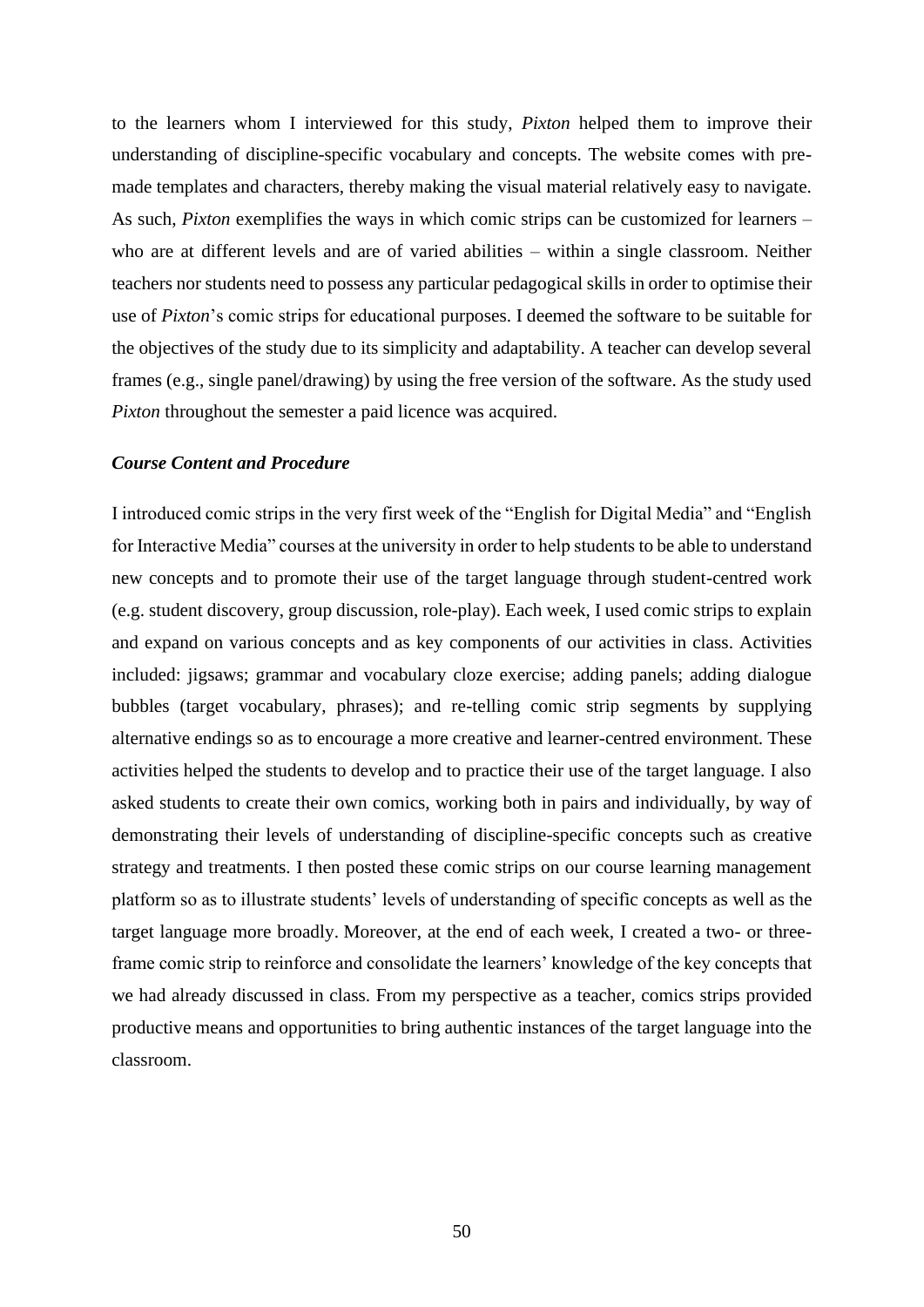#### *Research Participants in the Pilot Study*

Ten participants volunteered to take part in this study: five males and five females. All the participants were enrolled in two discipline-specific courses, and all were in their third year of undergraduate study. Their ages ranged from 20-21 years old. The participants were culturally and linguistically homogenous; Chinese was their L1 and English was their L2. All the participants had previously completed an English for Academic Purposes course during the first year of their university studies. In formulating my sampling strategy, I included both purposeful and convenience elements involving information-rich cases (Merriam & Tisdell, 2016; Patton, 2002). All the students who were enrolled in the two courses were invited to participate in the study; as a teacher of one of the courses, I had already taught a few of the participants. To ensure that all the participants understood the purpose of the study, how the data I collected from them would be used, and their right to withdraw at any time, I explained all of the information to them verbally before asking them to sign consent forms. All the participants were assured that their names and answers would be kept secret; I then assigned them pseudonyms to protect their anonymity.

#### *Data Collection and Analysis*

Each participant took part in a semi-structured interview. The interviews ranged from approximately 34-51 minutes in duration; I recorded each of them and transcribed the content afterwards. I prepared an interview guide in advance of conducting the interviews to ensure that I requested and collected exactly the same information from each participant (Kvale, 2006). In asking my interview questions, I sought to explore the following topics: how learners had found their experiences of reading comic strips throughout the course; how useful learners had found the use of comic strips in helping them to understand course content; what learners had found the most interesting aspects of using comic strips throughout the course. My aim in doing so was to generate "a thicker and richer narrative of [participants'] experience" (Hostetler, 2005, p. 17) and their perceptions of comic strips, and how these perceptions had been used to facilitate learning in their discipline-specific courses.

I asked the participants to perform two member checks. Firstly, I provided all participants with a copy of their transcripts and asked them to verify whether or not the transcripts accurately reflected their experiences. Then, I coded the transcripts and categorized them manually in accordance with the six steps that Braun and Clark (2006) recommended for thematic analysis.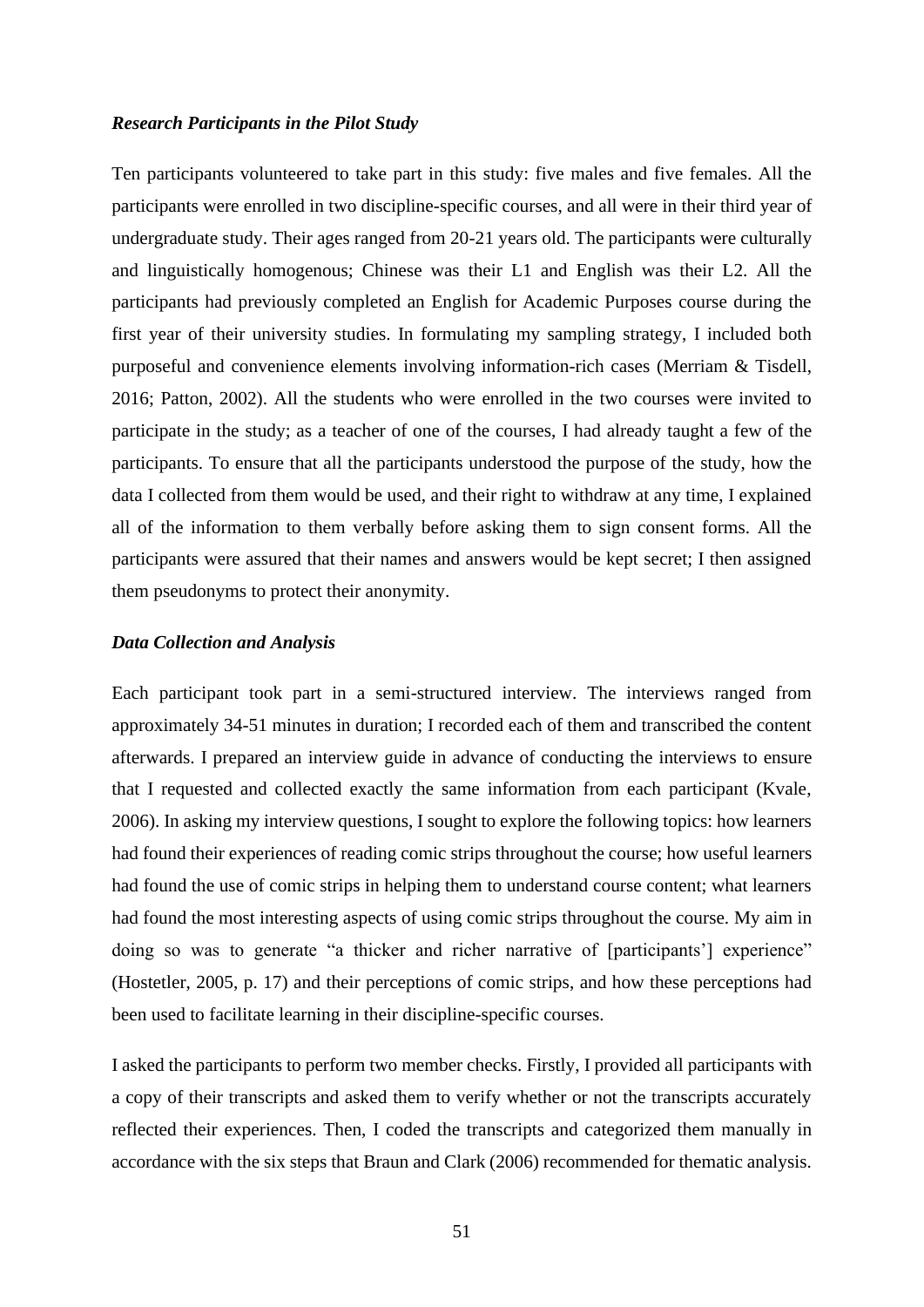A key strength of this approach is its flexibility (Reicher & Taylor, 2005); the analysis is guided by the key ideas and perspectives of the researcher (Gibbs, 2007; Kelle, 1997) which helps to generate a rich, complete, and complex account of the data. Finally, I presented the participants with a final draft of my thematic analysis and quotations from my interviews with them so that they would have an opportunity to verify that the information that is presented in this report accurately reflects their experiences. None of the participants suggested any additions or revisions in either of the member checks.

# **Results and Discussion**

I have organised my findings in accordance with the guiding research question. Each italicised heading introduces a theme that consists of discussions of, and answers to, the question. In the data that I have presented below, I have introduced the participants' responses to the interview questions as direct *verbatim* quotations in order to illustrate the participants' experiences of using comic strips as accurately as possible, enabling them to give their own, rich accounts of their programmes.

RQ: Which elements of comics strips do students in the tertiary education sector find to be the most motivational and effective in assisting them in the acquisition of knowledge throughout their ESP course?

# *Breaking Down Complex Concepts*

This response was a common one among participants. Indeed, it appeared in all the interviews, as participants perceived this as a key benefit of using comics for educational purposes. Although the use of comic strips may initially seem somewhat juvenile for pedagogical purposes at the tertiary level of education, as expressed by Julie: "I'm 20 years old and attending university." Like Julie, Zoe was at first was also hesitant in using comic strips, which she though oversimplified concepts and made learning rather superficial:

We are only learning some words or phrases in the comic strips. What about the big picture? I can't see how it will help us.

This comment highlights that some may initially consider incorporating comic strips unfitting for tertiary students, and that not all students will see the benefits in the learning process.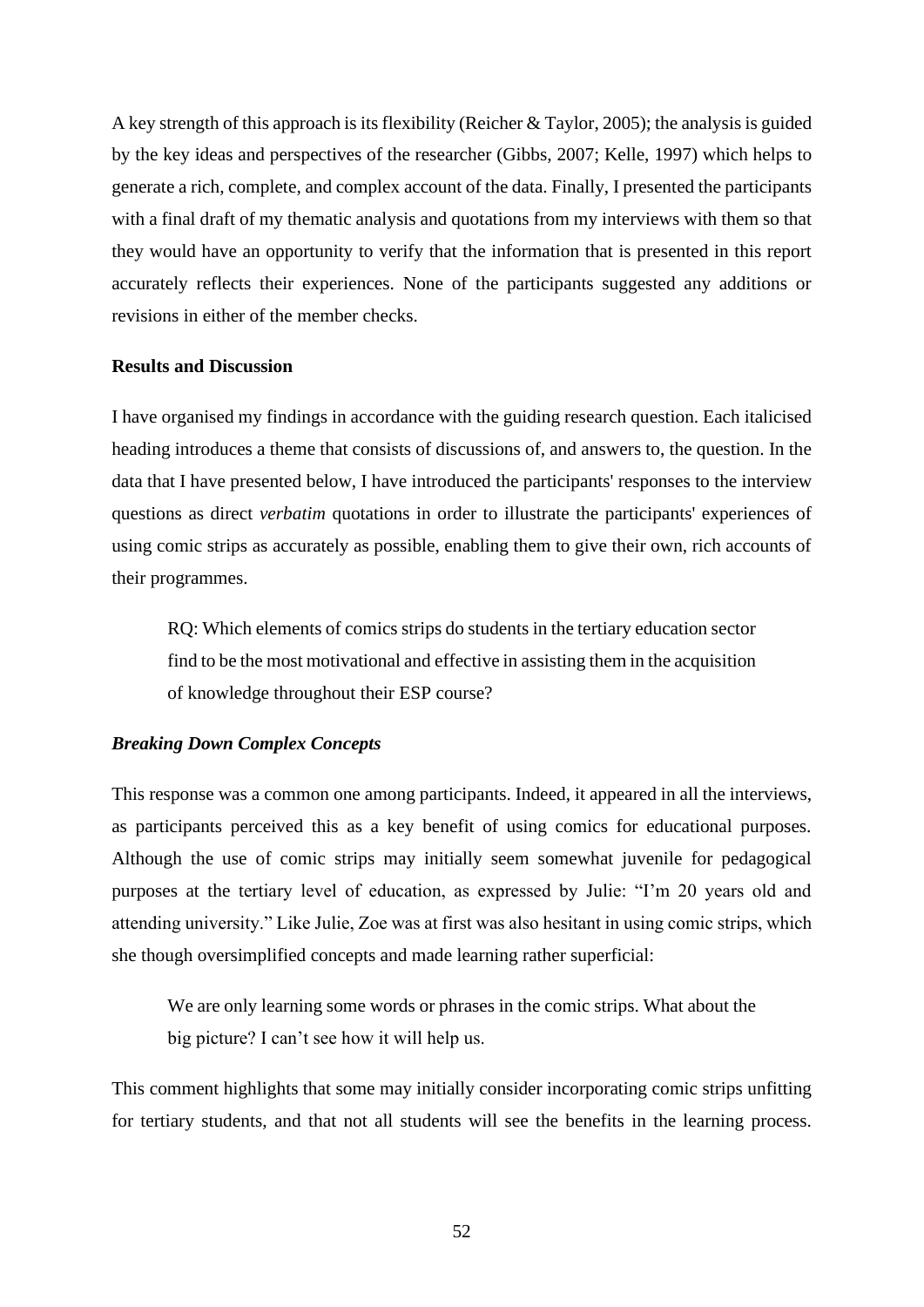However, most participants asserted that comic strips presented and broke down complex ideas in a simple, effective and comprehensible manner:

The speech bubbles really helped me to understand the creative strategy, especially when the first character asked a question and then his friend answered. Actually, this is all the information I needed, and I understood how to complete the task. (Jessica)

Normally, we have to read a passage and I would have trouble to follow [*sic*], I would talk to my classmates afterward[s]. But the comic strips make it … so simple, and all the main points are right there. I knew what I should be doing. (Ken)

Comic strips present visual language with both simplification and exaggeration. Concepts are deconstructed and simplified through the economy of expression that defines the comic strip as a form (Morrison, Bryan, & Chilcoat, 2002). However, most students consider that this aspect of comics greatly helps them to undertake and complete tasks throughout the course. Since an inadequate understanding of key concepts can lead to a learner's inability to carry out a task – thus diminishing his or her learning progress (Nunan, 1997) – it is crucial that the chosen comic strip represents the "one thing" that students should understand as a result of completing a topic. The following excerpt illustrates the specific ways in which students benefited from the use of comic strips:

First, I was really hesitant, I mean, this seems a little bit childish, and I didn't believe [that] they [comic strips] could provide me with enough information. But, after a while, I really started to understand the concept [that] our teacher introduced quicker [*sic*], especially [as] the pre- and post-class comics made me more willing to actually complete the tasks. It didn't seem so boring! (Tom)

Others reiterated this point in their interviews with me. Thus, comic strips were eventually seen as beneficial in the ESP classroom, bridging the gap between learner needs – in terms of functional understanding – and the theoretical needs of the teacher. The interactive nature and, perhaps, the ostensibly more informal, relaxed register of comics brought learning to life. As Tom mentioned, comic strips transformed students from passive reluctant learners into active co-creators.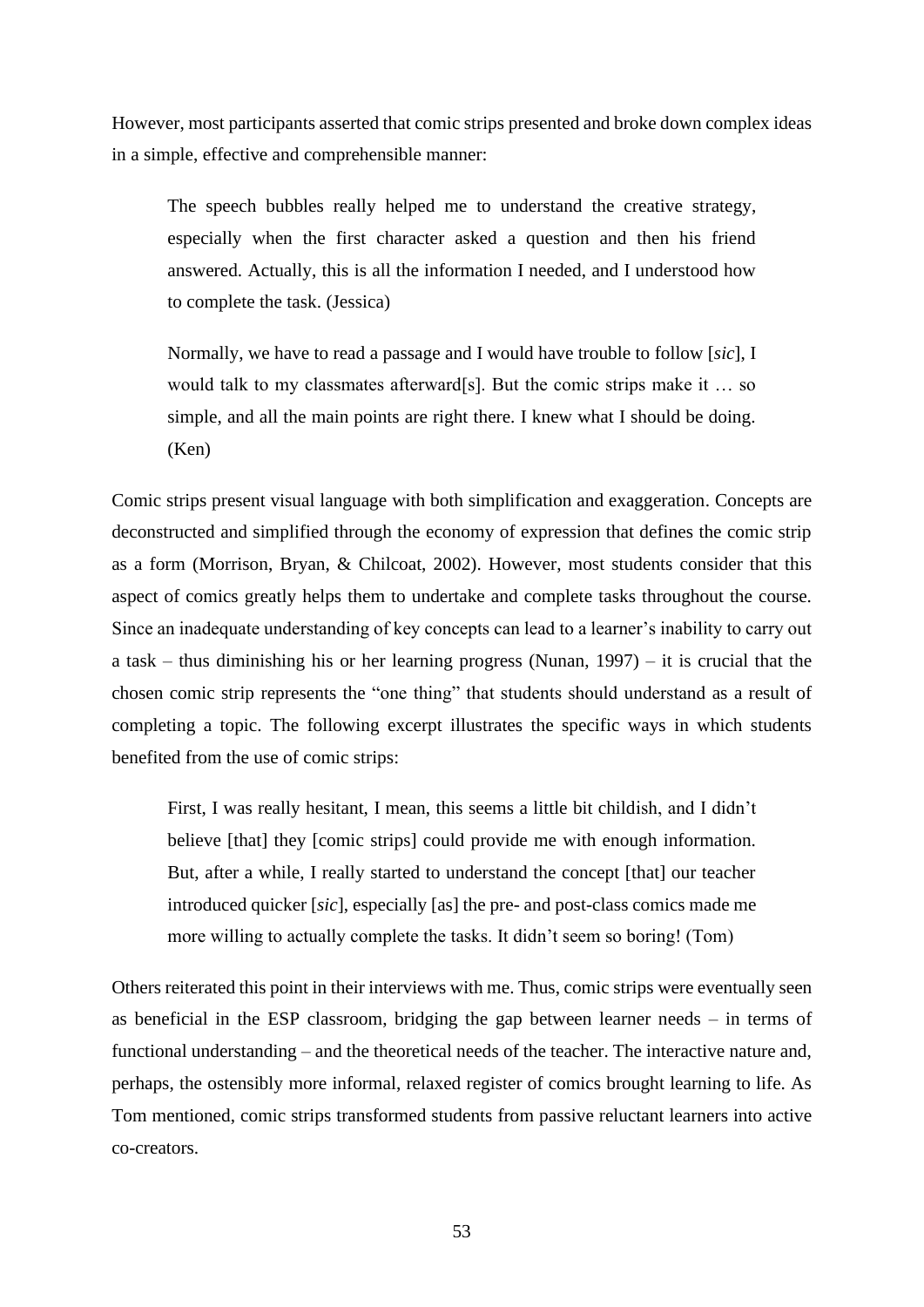# *Visual Elements Are Engaging and Fun*

Seven interviewees reported that they found the dialogue balloons in comic strips more fun and engaging than traditional paragraphs and teacher-led or written instructions. This is a very pertinent finding, as these students are naturally visual learners and they tend to be unmotivated to complete reading tasks; breaking down complex concepts in this way while making learning more engaging and fun will lead to better learning outcomes (Williams & Williams, 2015). Daisy, Sue, and Ben offered the following comments on this subject:

It is so much more fun reading comic strips than boring academic texts. I feel I can understand the concept easier. I feel I don't have to keep pushing myself as hard, but I still accomplish the goal our teacher set for us. (Daisy)

Yes, I actually enjoyed the classes more! The pictures [comics] showed how something actually worked, what language we should use, and it made it all [seem] so easy. (Sue)

I felt it like a step-by-step approach, first this comic, then the next one and, finally, I got it. Instead of getting everything at once, here it was presented as a visual process, broken down with the key ideas illustrated. (Ben)

As these quotations illustrate, certain elements of comics – such as the "fun factor" – can aid and motivate learners and, in this context, they were certainly conducive to effective learning practices (Cary, 2004). Comics were particularly useful for Ken, who enjoyed reading and reviewing the comics before and after his lessons respectively. This correlates with Krashen's (1982) input hypothesis that if students are engaged in their reading, they are more likely to perform well. Other participants reiterated this point: that comics break complex concepts down into manageable, bite-sized learning chunks. Previous studies have also found that comic strips have an innate power to motivate students to read, learn and engage with texts (Carter, 2009; Norton, 2003).

# *Positive Attitudes Toward English*

Key skills that learners should gain and develop throughout the process of embarking on ESP courses include their motivation to learn the language, being able to communicate using discipline-specific vocabulary, and developing the confidence to participate in the community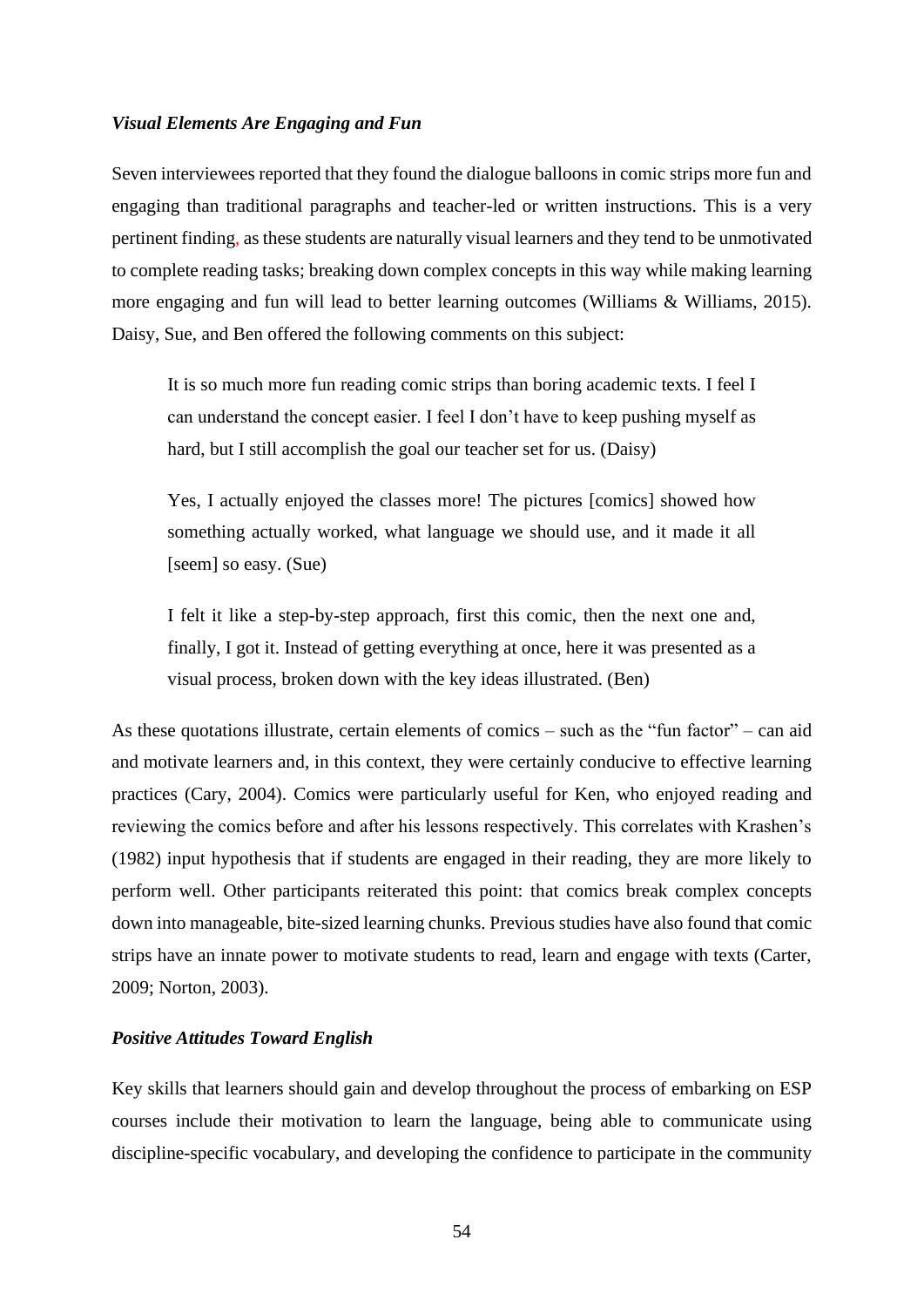(Li & Gong, 2019; Woodrow, 2018). While conducting this study, I found that the simplicity of the comic medium undoubtedly made students more confident and eager to contribute to discussions – both inside and outside their classes. Michael commented that, as a result of learning with comics, he felt more secure and relaxed about using discipline-related words accurately while communicating both in class and during professional internships. He stated:

Having seen how the word could be used in a simple conversation, I realized it doesn't have to be so complicated. Actually, as long as I can use the word, I don't have to make it sound super academic.

Other interviewees agreed that comic strips provided an instrumental source of motivation. Though, one participant, Tom, was not confident that the skills he had acquired through the comic-based learning would help her to obtain better employment opportunities. However, most students disagreed with this notion, as stated by Julie: "the illustrations and simple vocabulary and grammar make me more confident to speak to potential clients".

Thus, generally, comic strips enabled students to feel a stronger sense of belonging within the L2 community (Gardner & Lambert, 1972) as well as encouraging them to be more confident in seeking and securing future occupational rewards (Dörnyei, 1990). As these quotations suggest, having opportunities to encounter complex concepts and challenging words through plain English – with the support of visual aids – enhanced learners' levels of motivation and increased their willingness to participate in the discourse among members of their professional communities. The use of the aforementioned technology facilitated the delivery of key knowledge to the students and transformed their learning opportunities from seemingly complicated ones into simple, active forms of learning.

# *Technology as a Tool*

The findings of this study show that students enjoyed the experience of using *Pixton* to create comic strips to illustrate their understanding of concepts. As previous studies have shown, technology provides ESP students with important tools with which they may facilitate their acquisition of linguistic and content-specific knowledge (Macaro, Handley, & Walter, 2012). The interviewees mentioned that, by being able to illustrate discipline-specific content in frames with visual aids, they were better able to show their understanding of the course's learning objectives. Adam and Zoe remarked: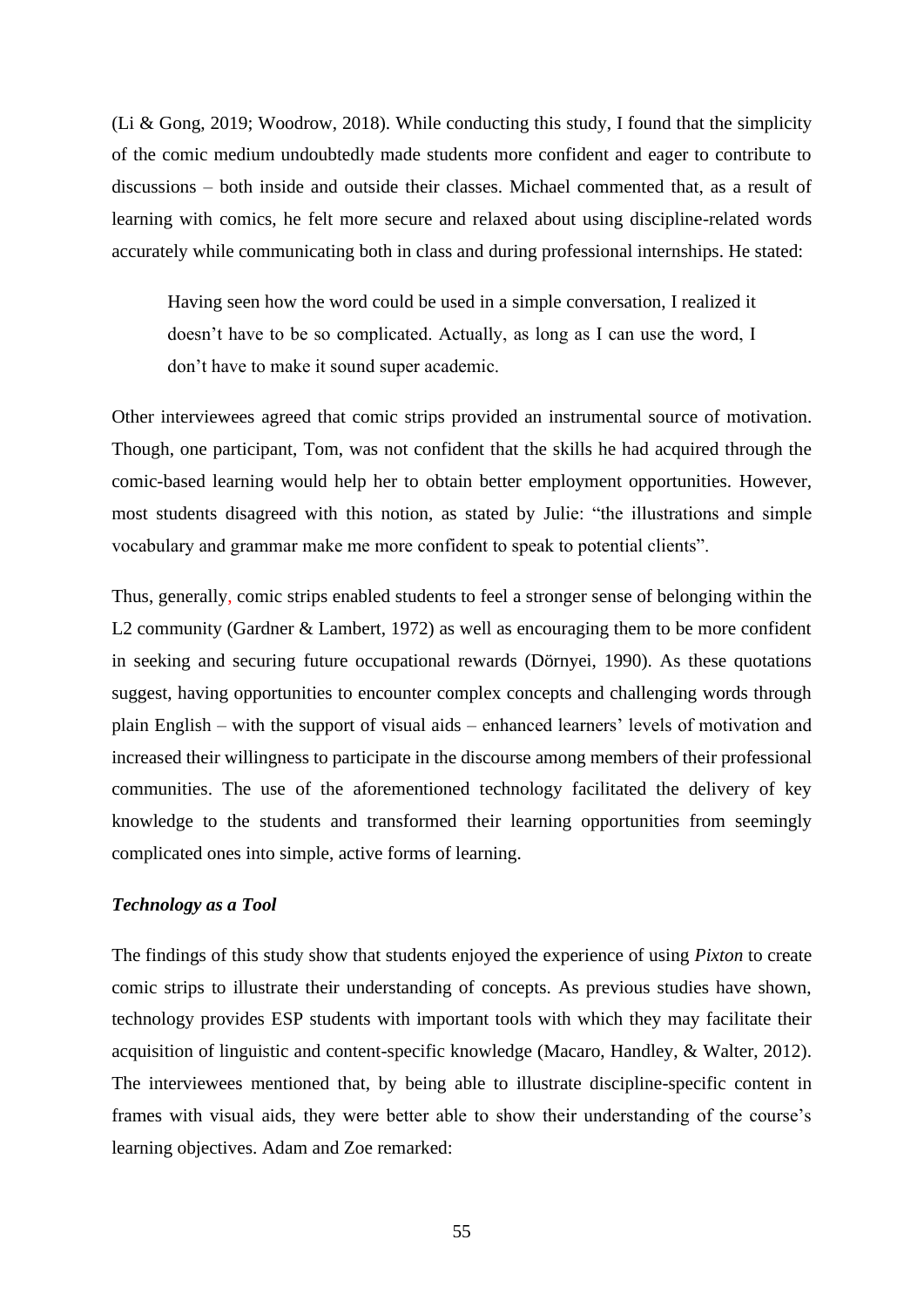Instead of writing a short paragraph on "treatment" for my storyline, I could instead create a four-frame comic strip, explaining it in a visual manner. (Adam)

This is more helpful in learning how to present specific information. We learn how to be more precise and present our ideas with few words using technology. (Zoe)

Other learners made similar comments, noting that the use of technology was an integral part of their learning and it facilitated discipline-specific vocabulary acquisition. Additionally, Jessica thought that using comics was "enjoyable and helped [me to] recall specific words and concepts better than traditional materials". Integrating technology as a multimodal tool in the ESP course was something all participants found helpful. These findings echo previous studies that have found that technology is a vital component of contemporary English language teaching (Healay, 2018). The integration of technology and multimodality in ESP teaching and learning means that concepts, thoughts and ideas can be conveyed to learners through interactive visuals (Li, 2014).

#### *Technology as a Space for Communication*

Technology is constantly changing and evolving. Today, it is a communicative tool that allows learners to collaborate and facilitates the acquisition of discipline-specific knowledge (Li, 2018). While I was conducting this study, it became clear to me that the interviewees preferred to create comic strips as a follow-up activity to explain a new concept introduced in class or as a response to the comic strips their classmates had produced. As Michael explained:

When I see my classmates posting one or two frames on Blackboard, instead of just replying with a sentence, I can create my own response using a comic with fun colours, speech bubbles and expressions. It really shows more what I think, and I also think everyone likes it more.

Another participant, Tom, expanded on this point:

I can access the comic strips on Blackboard multiple times at my own pace. I can think about what I really feel and take time to create something which shows my ideas. I don't mind the extra work.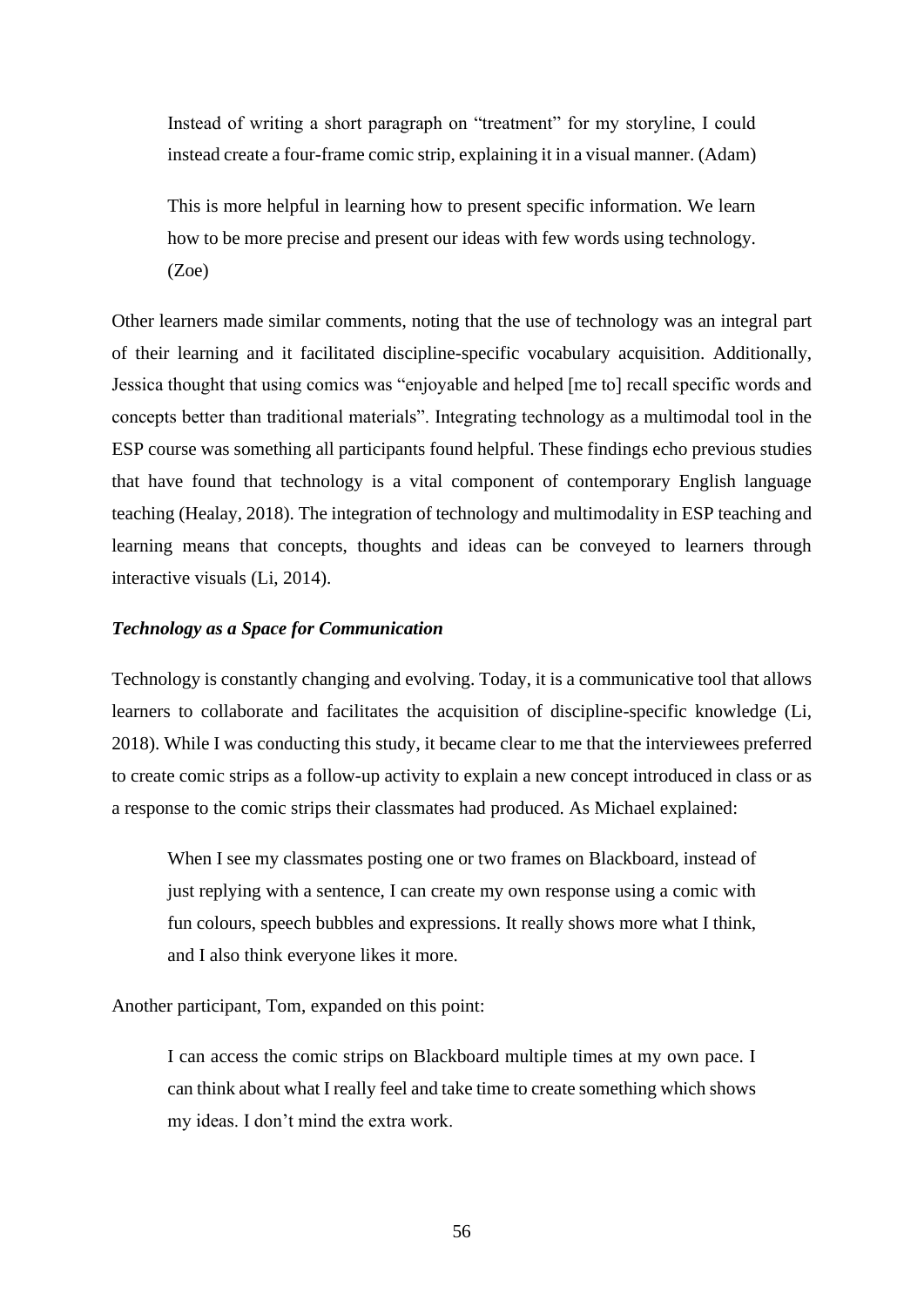As the two quotations above illustrate, learners feel motivated to engage in self-directed learning when they have the freedom, opportunity and resources to produce responses that demonstrate their level of understanding as well as their feelings. This correlates with previous studies in ESP and learner motivation (Hamzaoui-Elachachi & Graia, 2014) and university culture in Hong Kong (Lau, 2018). Moreover, as Michael and Tom highlighted, technology allows students to have more agency – to feel that they have more control – and this has the effect of engaging and motivating students, fostering creativity in their learning.

#### **Conclusion and Implications**

In this small pilot study, I have explored the potential impact of using comic strips as pedagogical tools in discipline-specific courses by reporting participants' perceptions of comic strips and the ways they affect learners' levels of motivation. The findings of this study revealed a positive effect on the levels of motivation and self-directed learning amongst 10 L2 tertiary students at a university in Hong Kong. The use of comic strips contributed to the creation of an environment that was conducive to learning. In spite of their initial hesitancy, participants found that the strategy of incorporating comic strips into learning served to motivate them and facilitated their understanding of complex concepts through a simple medium. Moreover, the results illustrate that well-designed comic strips may increase the willingness of learners actively to participate in and take responsibility for their learning, leading to improved learning performance. This study enhances the broader knowledge among educators of how a simple comic strip – a visual connection between images and discipline-specific vocabulary – can be presented in a practical way to connect students' concrete and abstract thinking.

Another important implication of these findings is the clear need for multimodality in the presentation of materials to ESP learners. Teachers should take into account which type of visual aid works better for an individual learner's level of proficiency. The goal of ESP courses should be to address learners' specific needs and interests. Rather than forcing students to read long paragraphs of text, comic strips can transform the presentation of a text's critical information from a literary form to a more visually memorable form. Rather than being driven by traditional learning materials, multimodality is a new approach with which we might aid students in their endeavours to learn discipline-specific vocabulary and concepts. Moreover, multimodality can help students to develop their levels of confidence and to increase their exposure to the target language in the context of a low-stakes environment.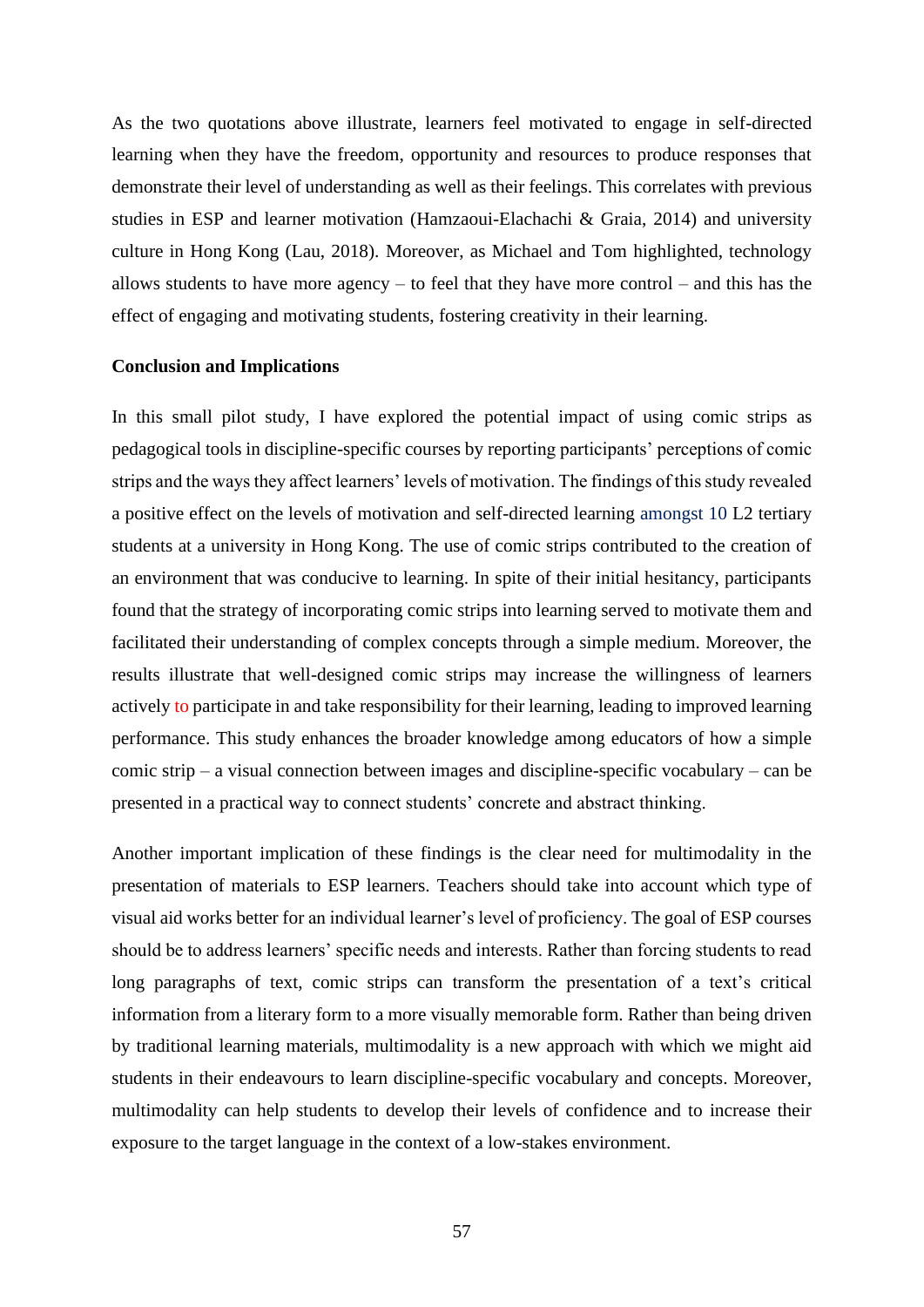Comic strips allow learners to foster and exploit their own creativity while exploring disciplinespecific vocabulary and concepts. One advantage of incorporating multimodality into ESP classrooms is that learners are creatively engaged while applying their knowledge in more dynamic, flexible ways. Learners acquire specific vocabulary and improve their knowledge of grammar in a more organic way when doing so through the use of comics. Elements of multimodality improve L2 learners' skills in vocabulary acquisition, visual literacy and reading comprehension. Furthermore, the results of this initial study indicate that comic strips are incredibly effective in engaging learners in the learning process.

While this study focused exclusively on the use of comic strips by ESP students, there are other multimodal forms – for example, cartoons, illustrations, photographs, and maps – that could have different, greater or lesser results on L2 learners' levels of motivation and engagement. Although the current study suggests that comic strips have a positive effect on L2 learners' levels of motivation and language acquisition, the impact of using comic strips for pedagogical purposes on the retention rates of L2 learners was not investigated. Moreover, interviews were the only form of data collection, and the sample size for this pilot study was relatively small. Thus, the results may not be generalizable to L2 learners in different contexts. The full study will employ multiple data collection methods including questionnaires, discourse analysis, and interviews to better understand the pedagogical use of comic strips can have on learners' levels of academic success. In addition, the full study aims to test comic strips' effect on ESP learners' discipline-specific vocabulary retention using recall protocols and scoring measurements. Another finding of this pilot study revealed that comic strips helped students to undertake tasks and to explain key concepts in a functional manner. As for future research directions, it would be worthwhile to investigate how ESP textbook and material designers can make informed decisions in regard to linguistic complexity when selecting and creating comic strips for ESP learners in terms of processing linguistic inputs and retrieving the necessary information for output.

In summary, learner motivation is an integral component of ESP courses., I have shown in this initial explorative study how the pedagogical use of comic strips in tertiary education afforded a sample group of students with engaging and motivational language practice – both inside and outside the classroom – by using authentic, realistic examples of discourse, with visual aids, in the target language. Due to the use of comic strips, these 10 learners invested more effort in learning English and course content; indeed, they developed more positive attitudes towards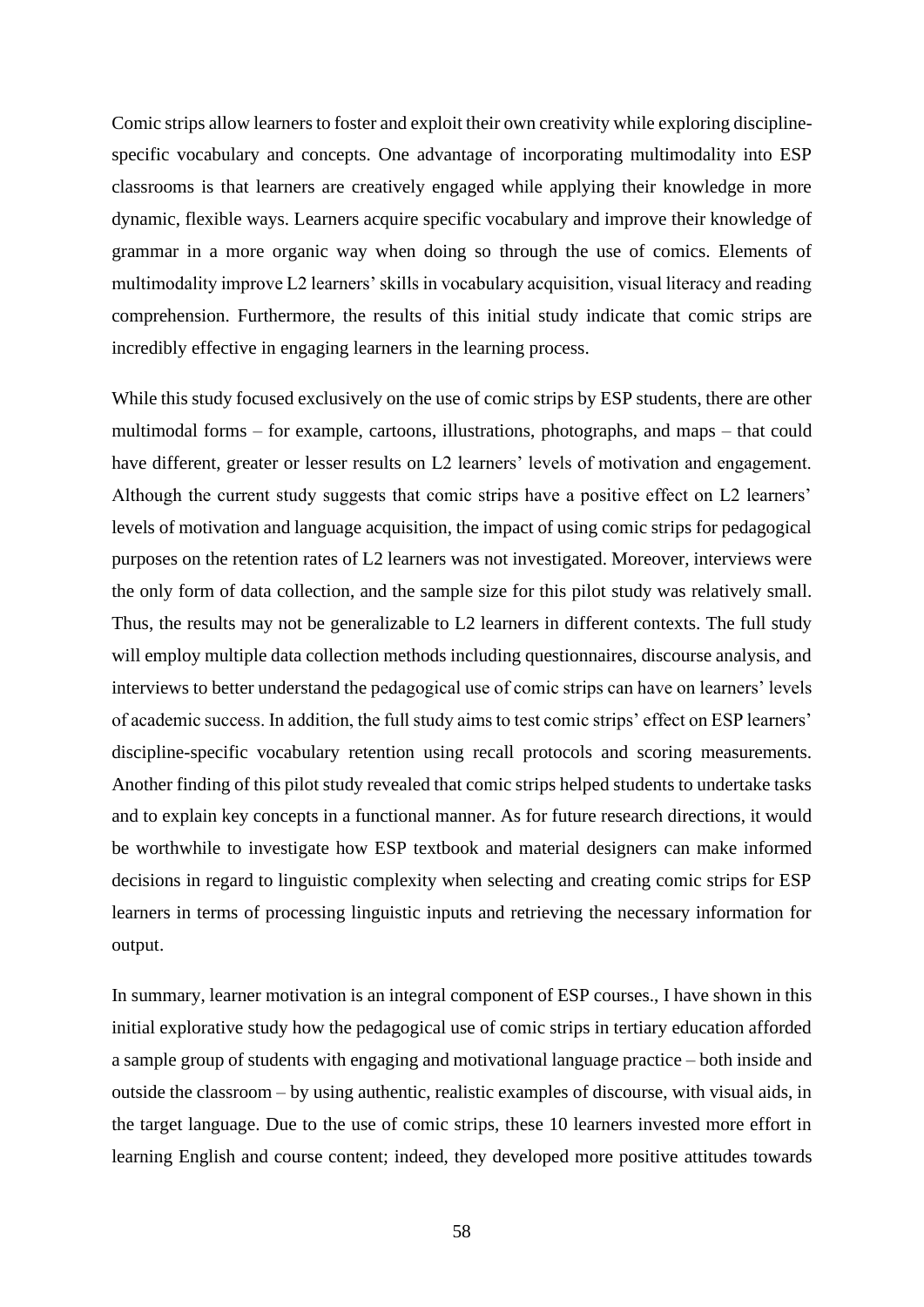learning overall. ESP teachers need to prepare for today's diverse multimodal learners by weaving both texts and visual aids of all types into the learning environment and the curriculum for language courses. This initial study established that comic strips offered ESP students a stronger sense of belonging within the L2 community and facilitated their understanding of complex concepts. It offers a feasible way to increase authentic exposure to target language input.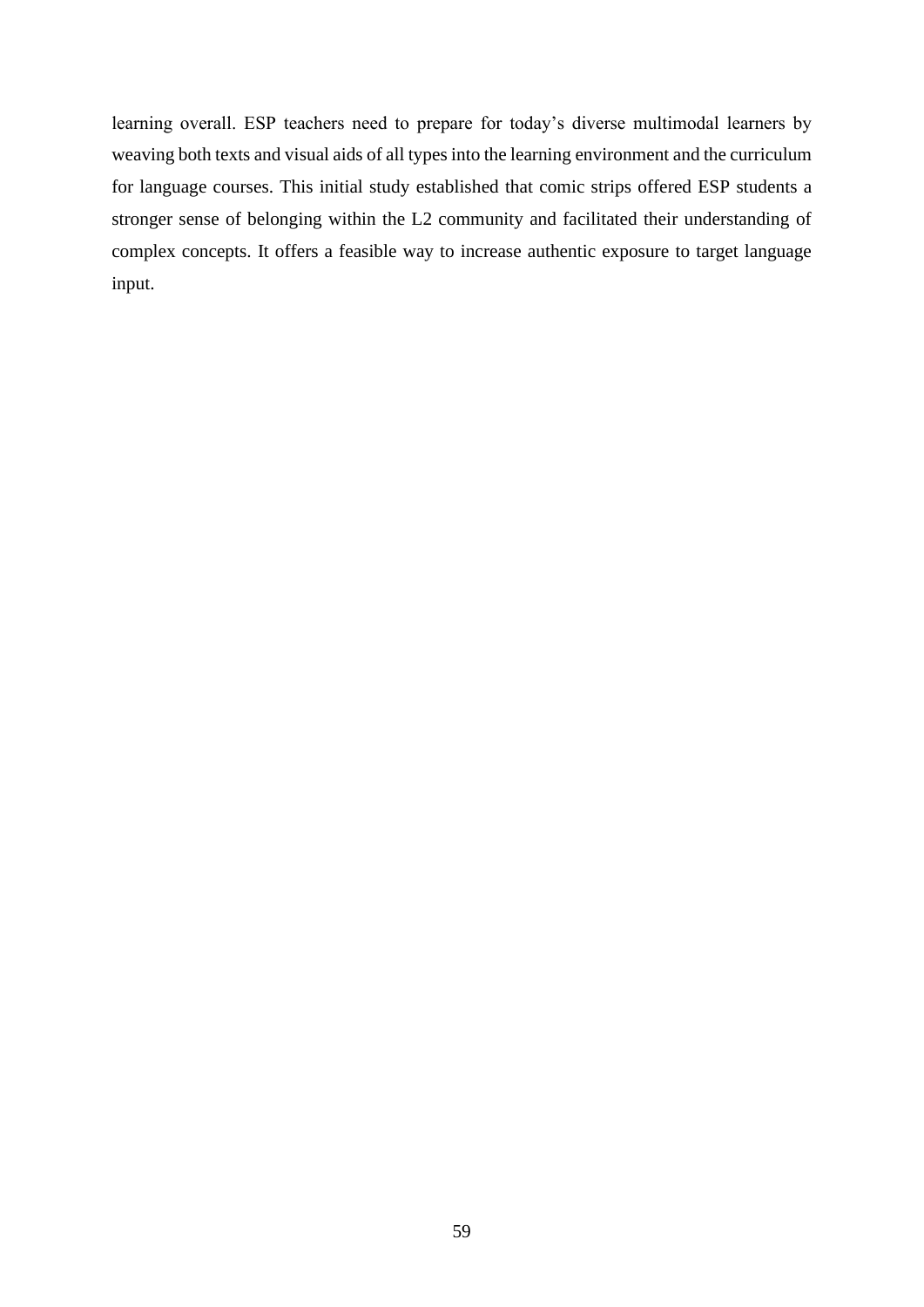#### **References**

- Arnó-Macià, E. (2012). The role of technology in teaching languages for specific purposes courses. *The Modern Language Journal, 96*(1), 89-104.
- Belcher, D. (2004). Trends in teaching English for specific purposes. *Annual Review of Applied Linguistics, 24*, 165–186.
- Braun, V., & Clarke, V. (2006)*.* Using thematic analysis in psychology. *Qualitative Research in Psychology, 3*(2), 77–101.
- Cardenas-Claros, M. & Oyanedel, M. (2015). Teachers' implicit theories and use of ICTs in the language classroom. *Journal of Technology, Pedagogy and Education, 25*(2), 207- 225.
- Carter, D. (1983). Some propositions about ESP. *The ESP Journal, 2*, 131–137.
- Carter, J.B. (2009). Going Graphic. *Educational Leadership, 66*(6), 68-72.
- Cary, S. (2004). *Going Graphic: Comics at Work in the Multilingual Classroom*. Portsmouth, English: Heinemann.
- Cerqueira, F. A., & Badger, S. (2015). Language motivation and attitudes: A study with English for academic purposes learners. *Revista Horizontes de Linguistica Aplicada, 14*(1), 135-171.
- Chappelle, C.A., & Sauro, S. (2017). *The Handbook of Technology and Second Language Teaching and Learning.* John Wiley & Sons, Inc.
- Crystal, D. (2003). *English as a global language.* Cambridge. Cambridge University Press.
- Dörnyei, Z. (1990). Conceptualizing Motivation in Foreign-Language learning. *Language Learning,* 40(1), 45-78.
- Dudley Evans, T. (2001). English for specific purposes. In Carter, R., & Nunan, D. (Eds.) *The Cambridge guide to teaching English to speakers of other languages* (pp. 131-136). Cambridge, UK: Cambridge University Press.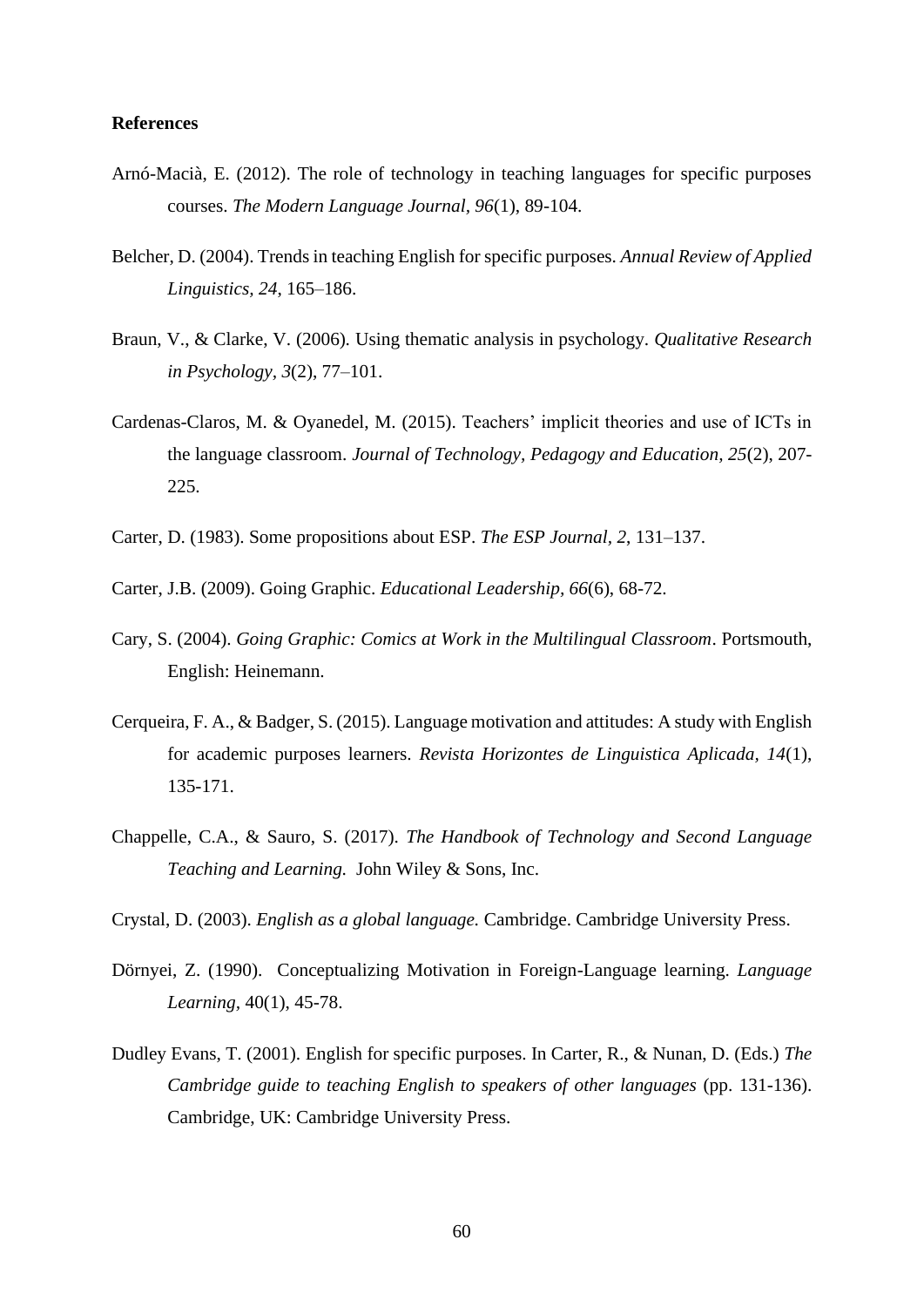- Dudley*-*Evans*,* T., & St John, M. (1998). *Developments in ESP A Multi-Disciplinary Approach*. Cambridge. Cambridge University Press. (Eds.) *The Cambridge guide to teaching English to speakers of other languages (pp. 131-136).* Cambridge. Cambridge University Press.
- Gardner, R. C., & Lambert, W. E. (1972). *Attitudes and Motivation in Second Language Learning*. Rowley, MA: Newbury House Publishers.
- Gardner, R. (1985). *Social psychology and second language learning. The role of attitudes and motivation*. London: Edward Arnold.

Geertz, C. (1973). *The interpretation of cultures: Selected essays.* New York, NY: Basic Books.

Gibbs*,* G.R. (2007). *Thematic Coding and Categorizing, Analyzing Qualitative Data*. London, England: Sage.

Guba, E. G. & Lincoln, Y. S. (1989). *Fourth Generation Evaluation*. Newbury Park, CA: Sage.

- Guilloteaux, M.J., & Dörnyei, Z. (2008) Motivating Language Learners: A Classroom-Oriented Investigation of the Effects of Motivational Strategies on Student Motivation. *TESOL Quarterly, 42*, 55-77.
- Hafner.C.A., & Miller, L. (2018). *English in the Disciplines: A multidimensional model for ESP course design*. London, England: Routledge.
- Hamzaoui-Elachachi, H., & Graia, W.B. (2014). Motivation in the ESP Classroom: The Case of Algerian Biomedical Engineering Students*. The ASIAN ESP Journal, 10*(1), 71-105.
- Healey, D. (2018). Technology enhanced learning environments. In J. I. Liontas (Ed.), *The TESOL encyclopedia of English language teaching* (published online). Hoboken, NJ: Wiley. doi:10.1002/9781118784235.eelt0437
- Hostetler, K. (2005). What is" Good" Educational Research. *Educational Researcher, 34*(6), 16-21.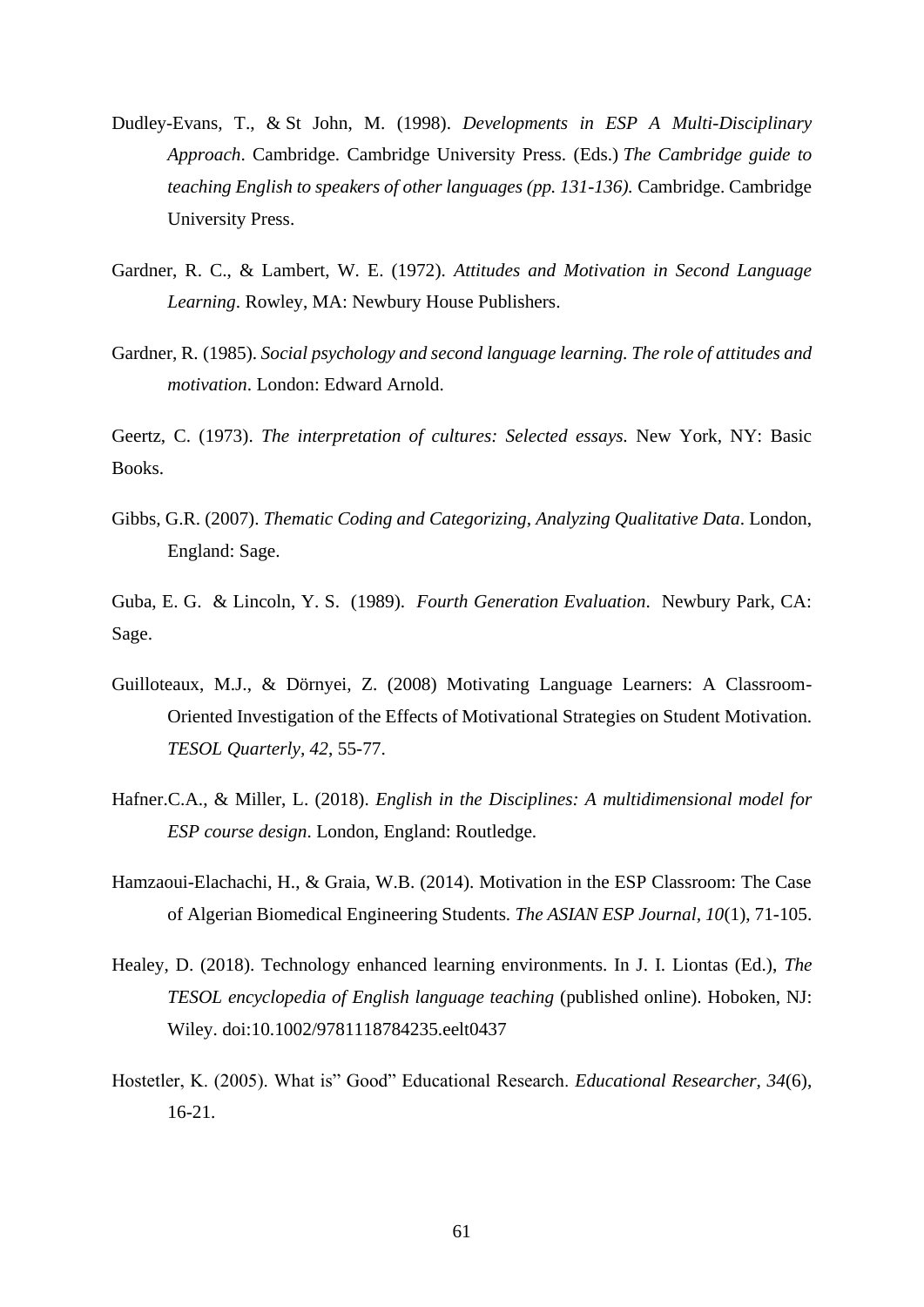- Huang, S. C. (2006). Reading English for academic purposes–What situational factors may motivate learners to read? *System, 34*(3), 371-383.
- Hutchinson*,* T., & Waters, A. (1987*). English for Specific Purposes A Learner-Centered Approach*. Cambridge: Cambridge University Press.
- Hyland*,* K., & Hamp*-*Lyons*,* L. (2002). EAP: Issues and Directions, *Journal of English for Academic Purposes, 1*(1), 1-12.
- Hyland, K. & Tse, P. (2007). Is there an" academic vocabulary"? T*ESOL Quarterly, 41*, 235- 253.
- Hyland, K. (2012). *Disciplinary Identities: Individuality and Community in Academic Writing*. Cambridge: Cambridge Applied Linguistics.
- Kelle, U. (1997). *Computer-aided qualitative data analysis: Theory, methods, and practice.* Thousand Oaks, CA: Sage
- Khan, A.W. (2019). The Challenges of Teacher-Students in Developing ESP Teaching Materials. *The Asian ESP Journal, 15*(2), 42-56.
- Kiss, T., & Weninger, C. (2017). Cultural learning in the EFL classroom: the role of visuals. *ELT Journal, 71*(2), 186-196.
- Kohnke, L. (2019). Using comic strips to stimulate student creativity in language learning. *TESOL Journal, 10*(2), 1-5.
- Komiyama, R. (2013) Factors Underlying Second Language Reading Motivation of Adult EAP Students. *Reading in a Foreign Language, 25*, 149-169.
- Krashen, S.D. (1982). *Principles and Practice in Second Language Acquisition*. Oxford: Pergamon.
- Kvale, S. (2006). Dominance through interviews and dialogues. *Qualitative Inquiry, 12*(3), 480-500.
- Lau, J.W.C. (2018). Ideal university culture of ESP undergraduate students in Hong Kong. *The Asian EFL Journal Quarterly, 20*(9.2), 169-182.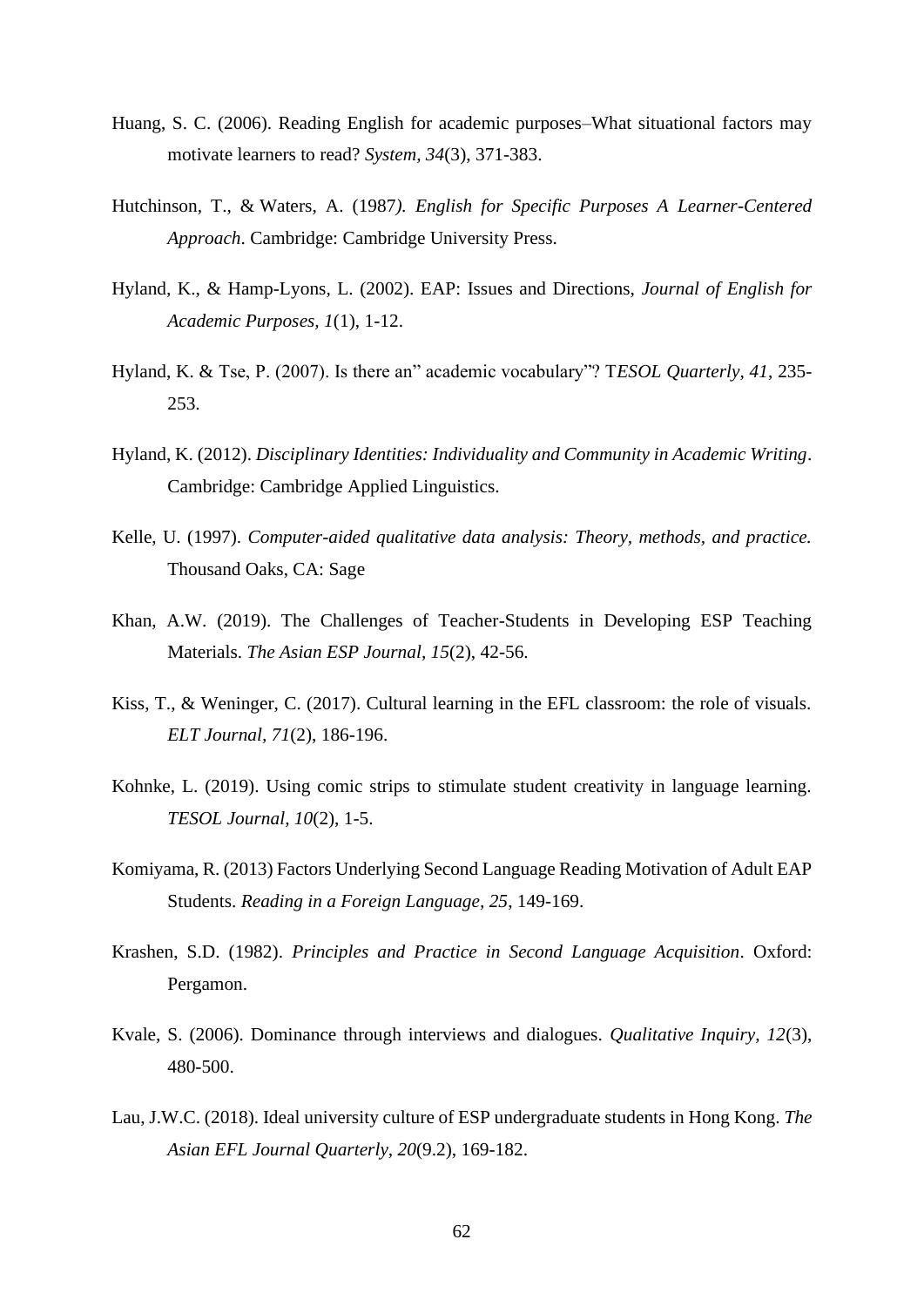- Li, L. (2014). Understanding language Teachers' practice with educational technology: A case from China. *System, 46*, 105-119.
- Li, L. (2018). Integrating Technology in ESP: Pedagogical Principles and Practice. In L. Taillefer & R. Munoz-Lina (eds). *Integrating Information and Communication Technologies in English for Specific Purposes* (pp. 7-26). Cham: Springer.
- Li, Y., & Gong, R. (2019). Motivating Chinese undergraduate students to learn EAP: An emancipatory action research study in Shanghai, China. *The ASIAN ESP Journal, 15*(1.2), 93-127.
- Macaro, E., Handley, Z. L., & Walter, C. (2012). A systematic review of CALL in English as a second language: Focus on primary and secondary education. *Language Teaching*, *45*(01), 1-43.
- Merriam, S. B., & Tisdell, E. J. (2016). *Qualitative Research: A Guide to Design and Implementation* (4th ed.). San Francisco, CA: Jossey-Bass.
- Mitsikopoulou, B. (2015). Digital textbooks and the politics of content enrichment in EFL textbooks. In X. Curdt-Christiansen and C. Weninger (eds). *Language, Ideology and Education: The Politics of Textbooks in Language Education (pp. 181-204)*. Abingdon: Routledge.
- Molle, D., & Prior, P. (2008). Multimodal Genre Systems in EAP writing pedagogy: Reflecting on a Needs Analysis. *TESOL Quarterly, 42*(4), 541-566.
- Morrison, T., Bryan, G., & Chilcoat, G.W. (2002). Using Student-Generated Comic Books in the Classroom. *Journal of Adolescents & Adult Literacy, 45*(8), 758-767.
- Norton, B. (2003). The motivating power of comic books: Insights from Archie comic readers. *Reading Teacher, 57*(2), 140-147.
- Nunan, D. (1997). Designing and Adapting Materials to Encourage Learner Autonomy. In P. Benson and P. Voller (eds.) *Autonomy and Independence in Language Learning (pp.192-203).* London, England: Longman.